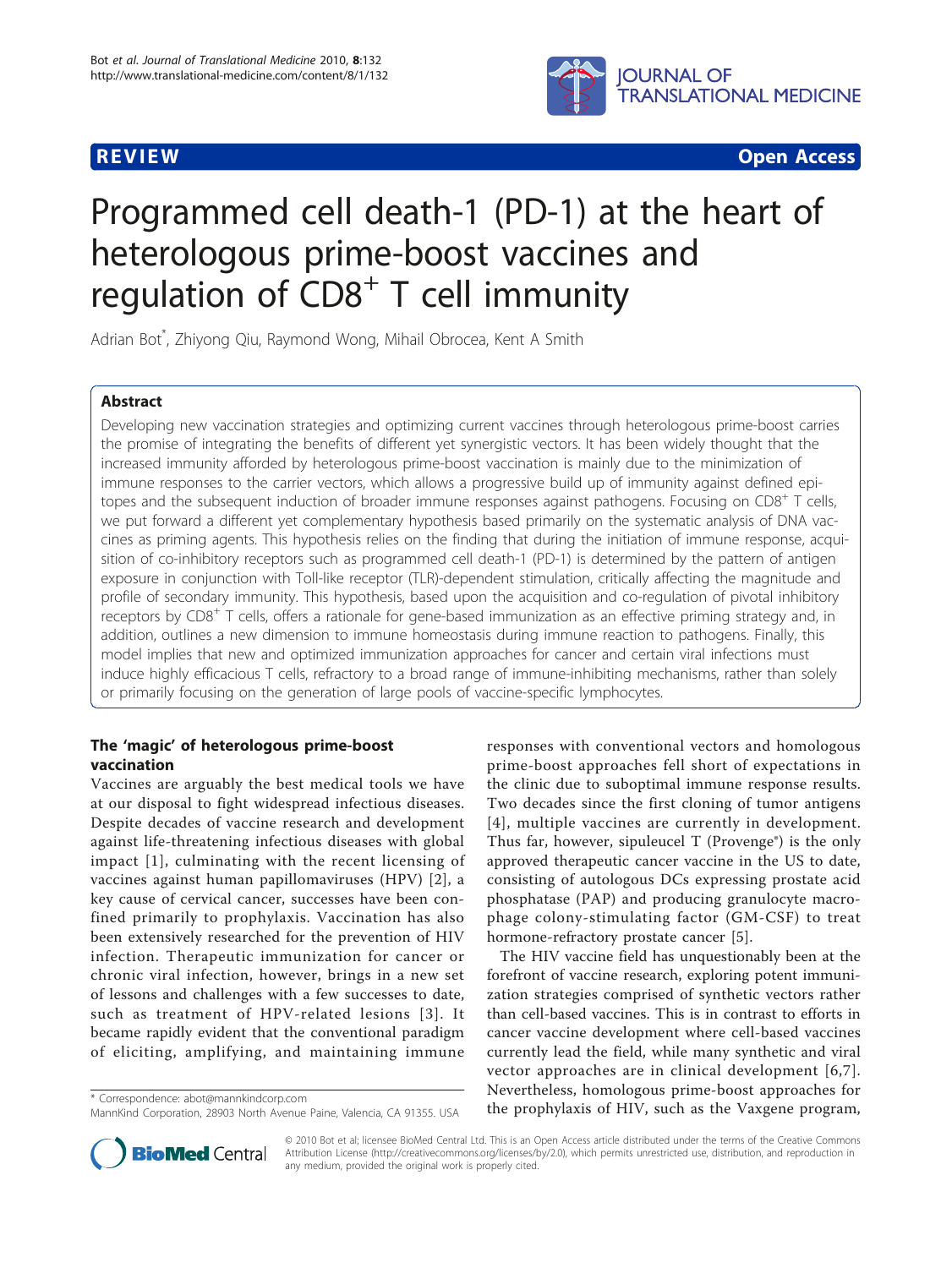showed no significant protective effects in man [[8\]](#page-8-0). While in parallel, emerging evidence over the last two decades showed that novel prime-boost protocols integrating different vectors such as recombinant viruses and proteins [[9](#page-8-0),[10\]](#page-8-0) did yield considerably higher immune responses with protective capability in several animal models. With the advent of other vectors such as DNA vaccines, and a range of recombinant microbial vectors including alpha virus replicons, research in the area of heterologous prime-boost vaccination against HIV has expanded and resulted in hundreds of preclinical and clinical studies. Interestingly, the most promising clinical regimens to date include: i) the RV144 landmark HIV 'Thai trial' which utilized recombinant viral priming followed by a protein boost and was the first to show modest yet statistically significant evidence of HIV vaccine efficacy in man [[10](#page-8-0)]; ii) DNA priming coupled with protein [[11\]](#page-8-0); or iii) DNA priming followed by a recombinant virus boost [\[12](#page-8-0)].

Significant evidence points to two major reasons why heterologous prime-boost vaccination is a more promising strategy compared to homologous prime-boosting: i) diminished anti-vector antibody responses [[13](#page-8-0)] known to interfere with immunity against target epitopes through the clearance and degradation of vaccine via vaccine-antibody immune complexes; and ii) there is the potential for different vectors to work synergistically by inducing complementary arms of the immune response to jointly control complex pathogenic processes and overcome immune escape mechanisms. For example, while recombinant proteins are quite effective at inducing B and Th immunity, viral vectors can be more effective at inducing cytotoxic T cells [[14](#page-8-0)].

DNA vaccine vectors offer several advantages, including the potential to elicit MHC class I-restricted immunity, reduced induction of anti-vector antibody responses, and reliance on a simple manufacturing process [[15\]](#page-8-0). Nevertheless, DNA vaccination alone has yielded disappointing results in numerous clinical trials due to modest immune responses [[16](#page-8-0)]. These results were largely attributed to low levels of vector-encoded antigen, resulting in low numbers of APCs expressing target epitopes, and subsequent inferior T cell stimulation and expansion in vivo [[17\]](#page-8-0). Furthermore, intra-dermal gene-gun delivery [[18](#page-8-0)], intra-lymphatic administration [\[19,20](#page-8-0)], or other enhancing approaches such as electroporation [[21\]](#page-8-0), have only partially improved the immune response achievable by DNA vaccination alone. Nevertheless, the potential of immune priming without the generation of interfering anti-vector antibodies has positioned DNA vaccines (Figure [1\)](#page-2-0) as a primary component of several heterologous prime-boost vaccines in development for the treatment of diseases such as HIV, other microbes and cancer [[11,22-](#page-8-0)[37](#page-9-0)]. In addition, such protocols offer a more

practical alternative for active immunotherapy of cancer and other diseases since they rely on synthetic or 'off the shelf' vectors, as compared to personalized DC-based vaccines [[38](#page-9-0)].

The optimal positioning of current and future DNA vectors within innovative heterologous prime-boost immunization regimens requires a deeper understanding of the mechanism of action of DNA vaccination. A key observation from many studies to date is that interchanging the order of vectors utilized in these regimens has a dramatic impact on the resulting immune response. For example, while DNA priming followed by a virus boost resulted in significant epitope-specific responses, viral priming followed by DNA boost failed to reproduce this level of specific immunity [[39\]](#page-9-0). A similar result was observed with other vectors in a distinct model, clearly supporting a precise sequence of administration of vectors as a major factor determining the magnitude of immunity [[40](#page-9-0)], although this hypothesis still requires further testing in other heterologous prime-boost vaccine protocols. This asymmetry between priming and boosting vectors could very well be at the heart of both the mechanism and advantage of heterologous primeboost regimens. Therefore, the remainder of this review will focus on this key feature and its underlying mechanism, with emphasis on DNA vaccines as priming agents and  $CD8<sup>+</sup>$  T cell immunity as the desired outcome, as it pertains to the control of cancer and chronic viral infections. Moreover, although we focus on the functionality of  $CD8<sup>+</sup>$  T cells in this review, we recognize the importance of  $CD4^+$  T cells and the possibility that these cells may influence the outcome of vaccine protocols with respect to PD-1 expression by CD8<sup>+</sup> T cells.

# PD-1 and co-inhibitory receptors: a new dimension to prime-boosting and immune regulation

The fundamental concept behind heterologous primeboost vaccination is the synergistic contribution of two categories of vectors to induce enhanced immunity against given epitopes. To investigate the immune mechanisms underlying this process, we initiated a systematic evaluation utilizing a reductionist approach that encompasses simple vectors with well-defined MHC class I-restricted epitopes. Using a Melan A/MART-1 preclinical experimental model, we developed a strategy that greatly enhances the immune properties of nonreplicating vectors and biological response modifiers by direct intra-nodal administration of plasmid and peptide [[19](#page-8-0)[,41](#page-9-0)]. We showed that the sequence and the route of administration of plasmid and peptide were absolutely essential to achieve improved antigen-specific CD8<sup>+</sup> T cell immune responses [[40\]](#page-9-0). While intra-lymph node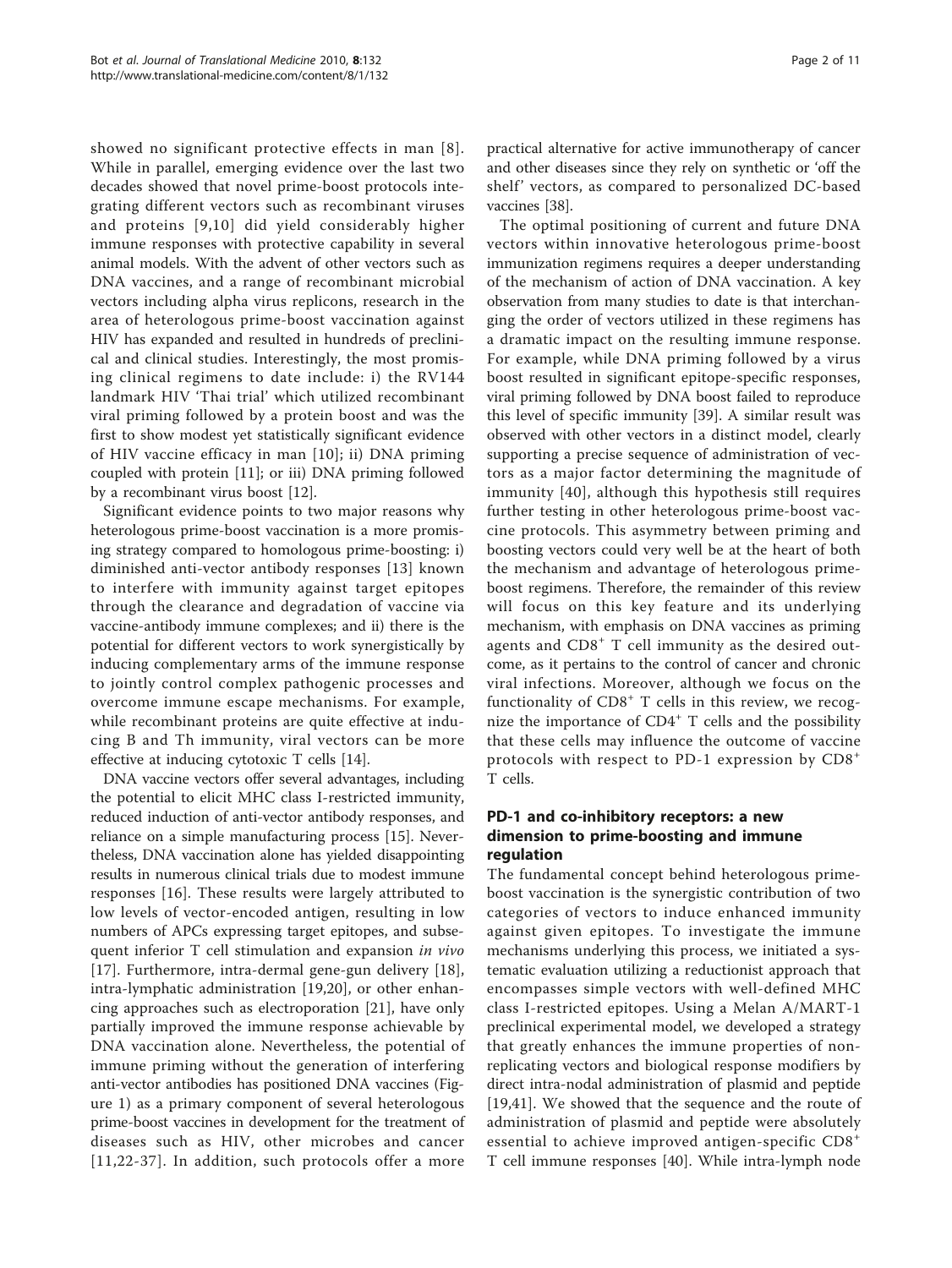<span id="page-2-0"></span>

| <b>Boosting vectors</b>                           |                                                                                                                                                                                                                                           | <b>Results summary</b>                                                                                                                                                                                                                                                                                                          | <b>References</b>                                    |
|---------------------------------------------------|-------------------------------------------------------------------------------------------------------------------------------------------------------------------------------------------------------------------------------------------|---------------------------------------------------------------------------------------------------------------------------------------------------------------------------------------------------------------------------------------------------------------------------------------------------------------------------------|------------------------------------------------------|
| <b>Vector</b><br>category                         | <b>Targets / Formulations</b>                                                                                                                                                                                                             |                                                                                                                                                                                                                                                                                                                                 |                                                      |
| Polypeptides<br>or recombinant<br>proteins        | Env of primary HIVs (subtypes A-E)<br>Hsp65-Gastrin releasing peptide<br>Melan A peptide                                                                                                                                                  | Induction of neutralizing antibodies in rabbit<br>Antibody and anti-tumor effect in mouse<br>Induction of elevated T cell response                                                                                                                                                                                              | (22)<br>(23)<br>(40)                                 |
| <b>Microbial</b><br>vectors                       | Live influenza virus<br><b>BCG</b><br>Vaccinia (MVA) expressing HIV antigens<br>Fowlpox – expressing HIV antigens<br>Adenovirus - expressing HIV antigens<br>Adenovirus - expressing $\alpha$ -fetoprotein<br>VSV - expressing Gag of HIV | Induction of robust CTL immunity in mouse<br>Immunity against Hsp67, 70, Apa in calves<br>Protective immunity against SHIV in primates<br>Protective immunity against SHIV in primates<br>Protective immunity against SHIV in primates<br>Protective Th1 immunity in a mouse tumor model<br>Enhanced immunogenicity in primates | (24)<br>(25)<br>(26)<br>(27)<br>(28)<br>(29)<br>(30) |
| <b>Inactivated</b><br>viruses                     | Inactivated rabies<br>Inactivated influenza                                                                                                                                                                                               | Increased neutralizing immunity in mice, cattle<br>Increased neutralizing antibody levels in mouse                                                                                                                                                                                                                              | (31)<br>(32)                                         |
| <b>1B. Clinical trials</b>                        |                                                                                                                                                                                                                                           |                                                                                                                                                                                                                                                                                                                                 |                                                      |
| <b>Boosting vectors</b><br><b>Vector category</b> | <b>Targets / Formulations</b>                                                                                                                                                                                                             | <b>Results summary</b>                                                                                                                                                                                                                                                                                                          | <b>References</b>                                    |
| <b>Proteins</b>                                   | Polyvalent HIV Env formulation*                                                                                                                                                                                                           | Multivalent humoral and polyfunctional cellular<br>immunity in healthy volunteers                                                                                                                                                                                                                                               | (11, 33)                                             |
| <b>Microbial vectors</b>                          | Vaccinia (NYVAC) - HIV<br><b>Adenovirus expressing PSMA</b><br>Vaccinia (MVA) - melanoma epitopes<br>Vaccinia (MVA) - malaria TRAP                                                                                                        | Increased cellular immunity in healthy volunteers<br>Antibodies elicited in prostate carcinoma patients<br>Immunity and some clinical response in patients<br>T cell response and partial protection                                                                                                                            | (34)<br>(35)<br>(36)<br>(37)                         |

Figure 1 Representative studies to date, evaluating DNA priming - heterologous boosting.

priming with DNA (plasmid) and boosting with peptide afforded a robust expansion of epitope-specific CD8<sup>+</sup> T cells (on the order of 1/2 - 1/10 specific T cells/total CD8+ T cells), reversing the order of the vectors resulted in a limited overall T cell expansion (~1/100 - 1/1000 or less, of specific T cells/total CD8<sup>+</sup> T cells) within the same range of homologous prime-boost vaccination [[40](#page-9-0)]. A closer look at the immunity primed by plasmid showed that, in stark contrast to peptide priming, the epitopespecific  $CD8^+$  T cells, although few in numbers ( $\sim$ 1/100 specific/total  $CD8<sup>+</sup>$  T cells), had some strikingly distinguishing features. Within the population of  $CD8<sup>+</sup>$  T cells initiated by plasmid, we found a significant frequency of the lymphatic migration marker  $CD62L<sup>+</sup>$  (central/lymphoid-memory) epitope-specific CD8<sup>+</sup> T cells with a limited capability to produce proinflammatory cytokines upon peptide stimulation ex vivo. Nevertheless, these DNA vaccine-primed cells showed long-term persistence in vivo and displayed a high expansion potential following in vivo or in vitro re-exposure to antigen, associated with a rapid loss of CD62L and a broadening of their functional capabilities [\[40](#page-9-0)].

This obviously raised the question: Does priming with a DNA vaccine result in CD8<sup>+</sup> T cells that are more resilient to negative regulatory mechanisms that would otherwise impose restrictions on the expansion and activity of this key subset of T cells? To test our hypothesis, we compared the global gene expression in epitope-specific CD8<sup>+</sup> T cells generated by vaccination against Melan A/MART-1 with plasmid versus peptide in mouse [[42](#page-9-0)]. We found numerous differences in regards to the transcriptome, most notably at the level of expression of genes encoding inhibitory receptors (Figure [2\)](#page-3-0). More specifically, PD-1, CTLA-4, Lag-3 and the prostaglandin receptor Ptger2 were all significantly up-regulated in antigen-specific CD8<sup>+</sup> T cells from peptide (but not DNA) immunized mice, with the latter retaining a more 'naïve-like' phenotype from this point of view. In contrast, a member of the Klr family controlling the natural killer activity of lymphocytes was vastly down-regulated in  $CDS<sup>+</sup> T$  cells primed with peptide. Previous evidence also suggested that DNA vaccination elicited specific T cells with low PD-1 expression levels [\[43,44](#page-9-0)].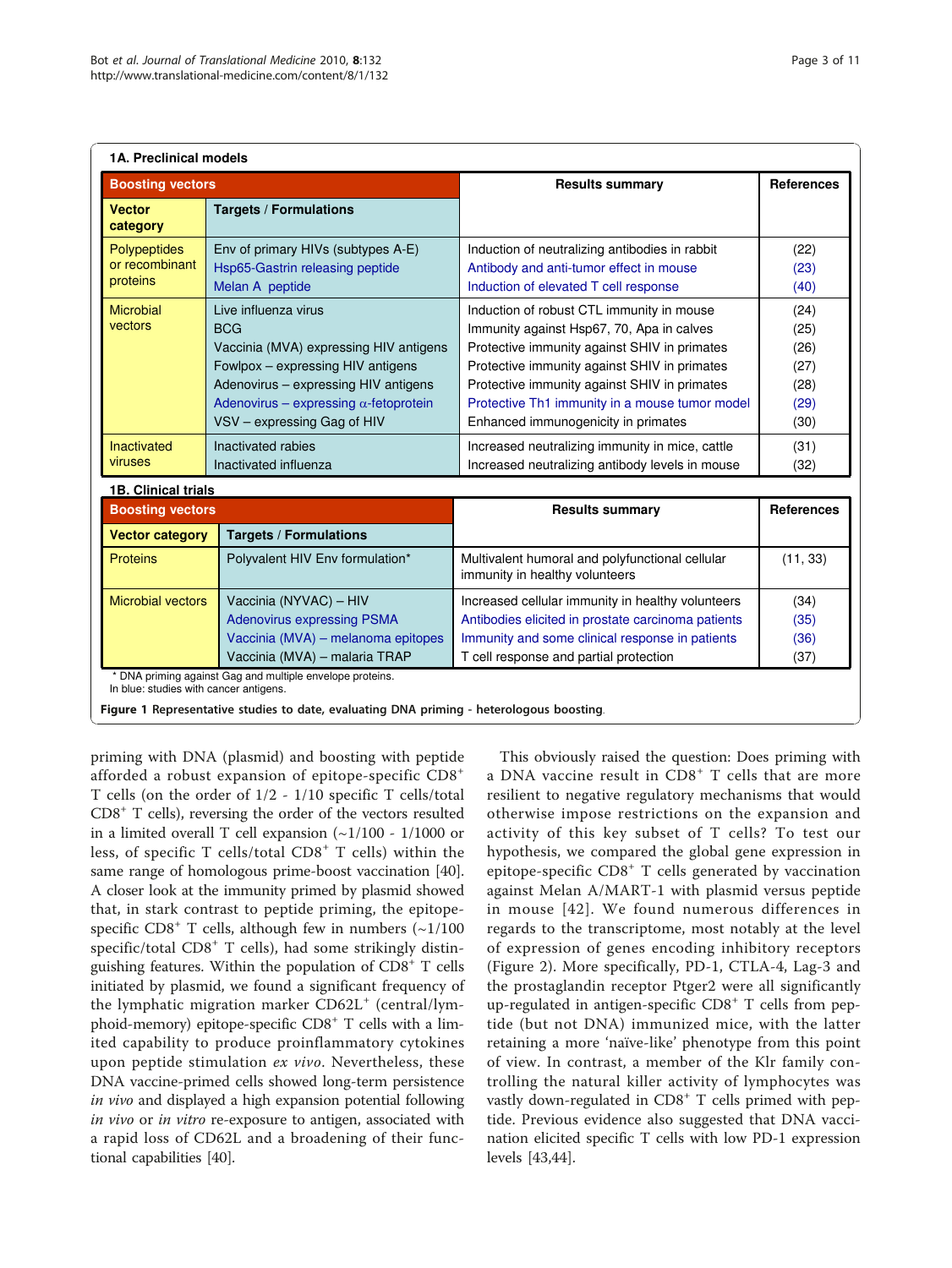<span id="page-3-0"></span>

CD8+ T cells primed by peptide without adjuvant, but not DNA vaccine (summary of results in ref. [\[42](#page-9-0)]).

This tandem co-regulation of inhibitory receptors [[45-47](#page-9-0)] raised the possibility that this phenomenon, consisting of the generation of specific T cells that fail to up-regulate PD-1, extends beyond DNA vaccination. We investigated this concept by utilizing the opportunity afforded by intra-lymph node administration to evaluate the immune profile of peptide epitopes and biological response modifiers in their simplest form. Intriguingly, a rather low dose of peptide co-administered with robust doses of CpG (TLR9 ligand) resulted in Melan A/MART-1-specific CD8<sup>+</sup> T cells with low PD-1 expression levels [[48\]](#page-9-0), reproducing essentially the profile achieved by DNA vaccination (Figure 2). In stark contrast, a peptide dose increase or CpG dose reduction yielded increased levels of PD-1 expression on specific  $CDS^+$  T cells. The induction of T cells with a high PD-1 expression level by peptide immunization alone may be due to co-presentation by professional and non-professional APCs alike. Co-administration of

TLR ligands (such as CpG motifs and others) are expected to activate of APCs resulting in a favorable PD-1 profile [[49-51](#page-9-0)]. As far as we know, the molecular mechanisms for these findings remain to be elucidated. Complementing these results, ex vivo antigen restimulation with simultaneous anti-PD-1 blockade restored the proliferation of PD-1 $^{\text{high}}$  CD8<sup>+</sup> T cells isolated from mice immunized with peptide only to levels similar to that of T cells from mice immunized with peptide + CpG or plasmid alone (Figure [3](#page-4-0)). This result strongly supports the functional relevance of this coinhibitory molecule as a major regulator of CD8<sup>+</sup> T cell activity in the context of DNA priming- heterologous boosting and beyond. Furthermore, this nicely complements previous observations obtained with  $OVA$ -specific  $CDB^+$  T cells defective in PD-1 expression in an autoimmune setting, showing the pivotal negative regulatory role of PD-1 both at the level of T cell expansion as well as during in situ activity [[52](#page-9-0)].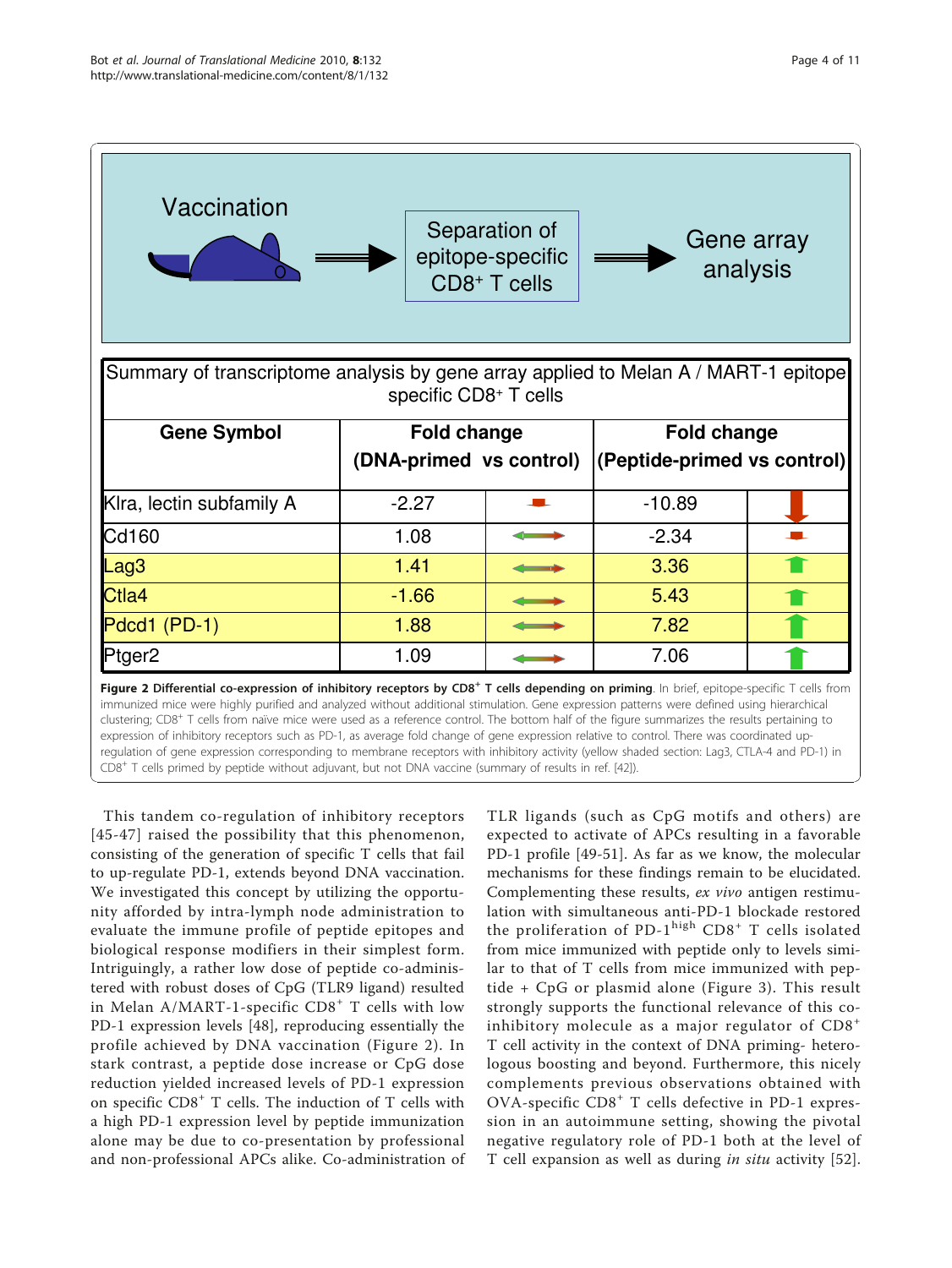<span id="page-4-0"></span>

control immunoglobulin. Ex vivo T cell proliferation was measured using a standard CFSE staining assay. The bottom panel depicts a summary of the results comparing the essential groups: T cells from Melan A plasmid versus Melan A 26-35 analogue peptide (ELAGIGILTV) immunized mice. While the epitope-specific T cells from DNA vaccinated mice had low PD-1 expression and high proliferative potential persistently, the T cells from peptide immunized mice had high PD-1 expression and low proliferative potential; however, their proliferation could be easily restored through blocking PD-1/PD-1L interaction, speaking to the critical role of PD-1 in determining the fate of CD8<sup>+</sup> T cells post-priming (summary of results in refs. [\[42](#page-9-0)] and [[48](#page-9-0)]).

In this experimental setting,  $PD-1^{-/-}$  OVA-specific T cells were adoptively transferred into transgenic mice expressing the antigen under the rat insulin promoter. The PD-1<sup>-/-</sup> T cells proliferated to a higher extent in draining lymph nodes and caused insulitis and diabetes, in dramatic contrast to wild-type PD-1 competent T cells which were unable to mediate a similar outcome.

With regard to the basic mechanisms of DNA priming/heterologous boosting, the following model thus emerges (Figure [4\)](#page-5-0). Effective priming agents such as DNA vaccines induce a population of antigen-specific T cells with a central-memory phenotype (CD62L<sup>+</sup>) that reside within lymphoid organs and manifest a reduced expression of inhibitory receptors such as PD-1, CTLA-4 and LAG-3, rendering them relatively impervious to a range of negative regulatory mechanisms. In addition, they exhibit a subtle cytokine expression potential and yet have a great capacity for persistence, expansion and differentiation. Boosting agents such as peptides, if delivered to achieve optimal exposure and TCR-dependent stimulation, can then rapidly drive the expansion and differentiation of DNA-primed CD8<sup>+</sup> T cells to

peripheral memory/effector cells (CD62L<sup>neg</sup>) that are no longer confined to the lymphatic system and are able to survey peripheral organs. These differentiated cells, nevertheless, simultaneously acquire expression of inhibitory receptors such as PD-1 and are therefore far more susceptible to negative regulatory mechanisms in vivo. While boosting would effectively result in activated cells endowed with potent effector capabilities yet prone to exhaustion due to high PD-1 expression, iterative priming would lead to a continuous replenishment of central memory T cells with a low PD-1 expression level and potentiate a renewed source of effector cells upon subsequent boosting. It is also quite possible that co-administration of TLR-ligands with boosting peptide would limit the acquisition and expression levels of PD-1 on effector T cells, thus resulting in a prolonged cellular life-span and enhanced function. This model attempts to explain the synergy between priming and boosting vectors at a single epitope level and the dynamic interplay between various pivotal populations of antigen-specific T cells (such as central and peripheral memory,  $PD-1^{\text{low}}$  and  $PD-1^{\text{high}}$ ) that determines the overall immunity against the intended target (Figure [4B\)](#page-5-0). Furthermore, it provides a rationale for why a precise sequence of administration of different vectors for priming or boosting the immune response is a crucial pre-requisite for an enhanced specific T cell response, measured systemically (Figure [4B\)](#page-5-0) or within lymphoid organs (Figure [5\)](#page-6-0).

The finding that the low PD-1 expression profile afforded by DNA vaccination could be reproduced by intra-lymph node immunization with limited amounts of peptide and TLR stimulation sheds light on the mechanism of action of DNA vaccines and their potency as priming agents in terms of: i) the importance of extended yet reduced levels of antigen exposure; and ii) a role for TCR-independent stimulation through TLRs. However, it should be noted that within this model (Figure [4](#page-5-0) and [5](#page-6-0)) DNA vaccines alone have a limited capability to elicit robust immune responses in homologous prime-boost regimens, as supported by experimental clinical observations as well as mechanistic studies [[15-17](#page-8-0)]. Instead, we argue that the use of DNA vaccines for the purpose of priming high quality antigen-specific  $CD8<sup>+</sup>$  T cell responses is a viable and highly promising strategy. For example, one could envisage alternating the administration of a DNA vaccine with other vectors such as peptides, recombinant proteins, or viruses for the purpose of inducing and periodically replenishing low PD-1-expressing central-memory T cells and then, through boosting, maintaining a pool of highly functional effector cells. Thus, such heterologous primeboost regimens would ensure the presence of desirable T cell populations over a longer interval, prevent overall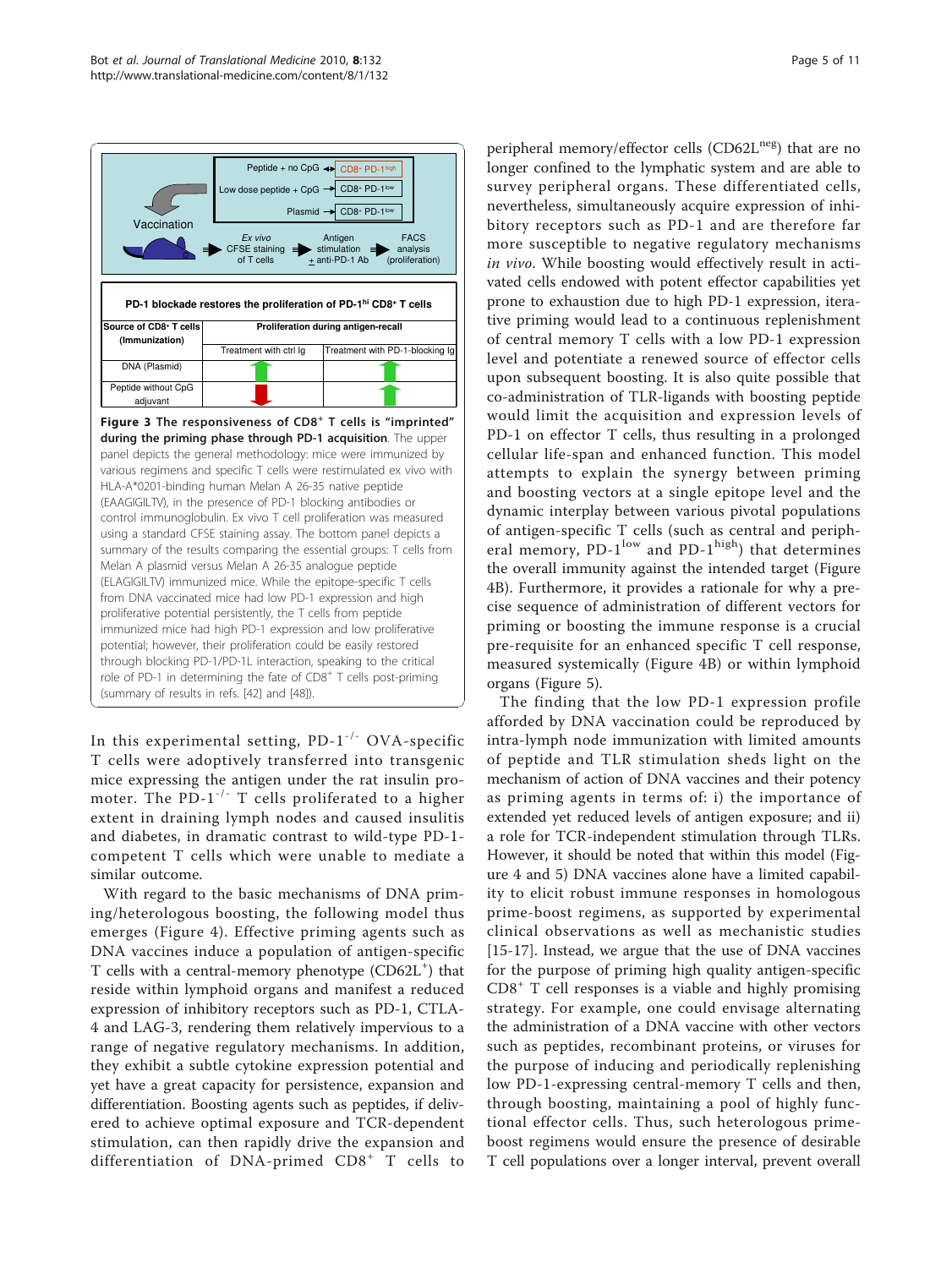<span id="page-5-0"></span>

immune exhaustion, and maximize the clinical effect in a therapeutic setting such as cancer, where endogenous antigen exposure alone may not be sufficient to initiate or maintain a clinically relevant immune response.

There may be a more fundamental aspect to these findings related to the basic immune regulatory processes of CD8<sup>+</sup> T cell response in general. The conventional paradigm has been that, upon antigen priming or stimulation, responding T cells go through an unavoidable phase during which they upregulate PD-1 [[53\]](#page-9-0). During the next phase when the antigen exposure

subsides, a minor subset of T cells down-regulate PD-1 and become memory cells, while the larger pool of effector cells extinguishes through a range of mechanisms leading to cellular apoptosis. Conversely, if the antigen exposure persists or elevates beyond a certain threshold, the specific T cells would undergo 'exhaustion' mediated primarily by PD-1, a quite distinctive mechanism of immune regulation [\[54,55\]](#page-9-0). In the specific case of HIV, PD-1-induced interleukin-10 production by monocytes impairs CD4<sup>+</sup> T cell activation, further amplifying the pathogenesis [[55\]](#page-9-0). Instead of supporting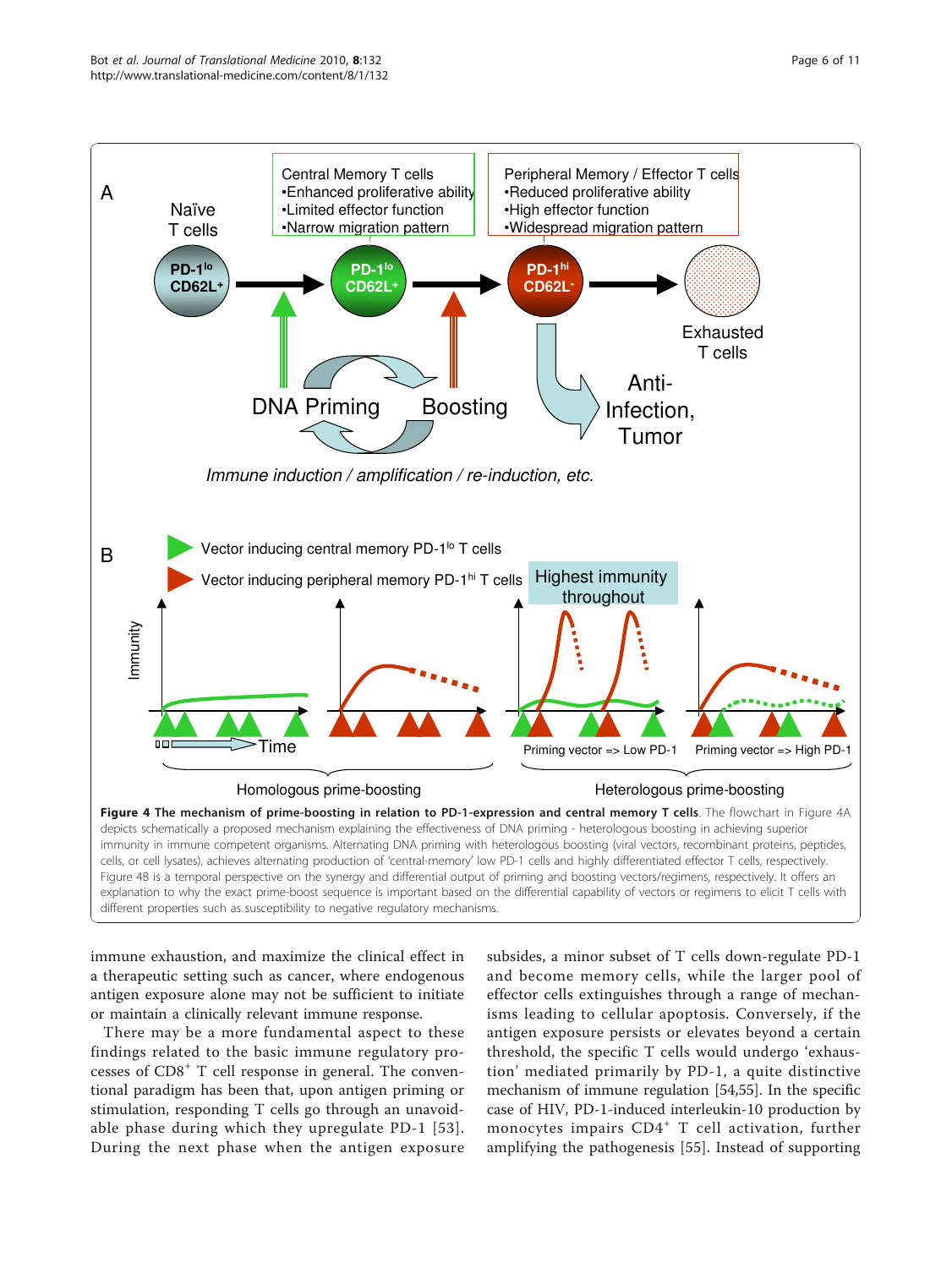<span id="page-6-0"></span>

this 'serial' differentiation model (with sequential up-regulation and down-regulation of PD-1), our results support a 'branched' differentiation model for CD8<sup>+</sup> T cells [[56,57](#page-9-0)]. Accordingly, certain immunization regimens or immune threats expose lymphatic organs to continuously low levels of antigen and robust co-stimulation signals, which result in T cells that fail to up-regulate PD-1 or other co-inhibitory molecules, are less susceptible to negative regulatory mechanisms, and instead are in a prolonged state of 'readiness' (Figure 6). We can only speculate that this mechanism of immune regulation, based on a separate PD-1<sup>low</sup> T cell branch, evolved to provide the immune system with an advantage over highly virulent microbes that easily penetrate the outer layers of innate immune defense.

# Optimization of prime-boost vaccines based on PD-1 expression and functional avidity of T cells

The body of evidence discussed in this review supports three major conclusions. First, a heterologous primeboost vaccine should ideally encompass a priming regimen that results in the induction of specific T cells co-expressing low levels of inhibitory receptors. Thus, following a heterologous boost (even within a short timeframe), these cells would expand and differentiate into effector cells rather than being subjected to negative regulatory mechanisms. Secondly, emerging data suggests that DNA vaccines have the capability to elicit low PD-1 expressing CD8<sup>+</sup> T cells of central-memory phenotype, a process reproduced by repeat intra-lymph node exposure to minute levels of antigen in the presence of robust TLR9 stimulation. Third, this evidence points to a new dimension of immune homeostasis determined by a tight and synchronized control of inhibitory molecule expression by CD8<sup>+</sup> T cells during antigen exposure. This facet



of immune homeostasis would shape - as a function of antigen exposure and co-stimulation - the delicate balance between long-lived, readily expandable  $CDS^+$  T cells and short-lived T cells that are subject to exhaustion or other negative regulatory mechanisms, in a manner fitting the immunological threat.

Key prerequisites for an effective immune response-to control disseminated tumors for example-are not only the sheer numbers of tumor-associated antigen (TAA) specific T cells but their quality or capability to recognize and eradicate cancerous cells. The latter depends on the functional avidity of the T cells [\[58](#page-9-0)] as well as their polyfunctionality [\[59](#page-9-0)] in an environment plagued by immune evasion mechanisms [[60\]](#page-9-0). An interesting fact is that the induction of high magnitude immunity, generally requiring exposure to significant antigen doses, may result in a lower proportion of high avidity T cells [[61](#page-9-0)[,62\]](#page-10-0). This is quite important since tumor cells as well as chronically infected cells may display significantly reduced amounts of antigen which are 'invisible' to vaccine-specific T cells displaying low functional avidity, yet readily quantifiable with current immune monitoring techniques [\[63](#page-10-0)].

The interplay between antigen exposure and costimulation, with relevance to the acquisition of PD-1 and preferential induction of high avidity T cells, is represented in Figure [7.](#page-7-0) Altogether, this model lays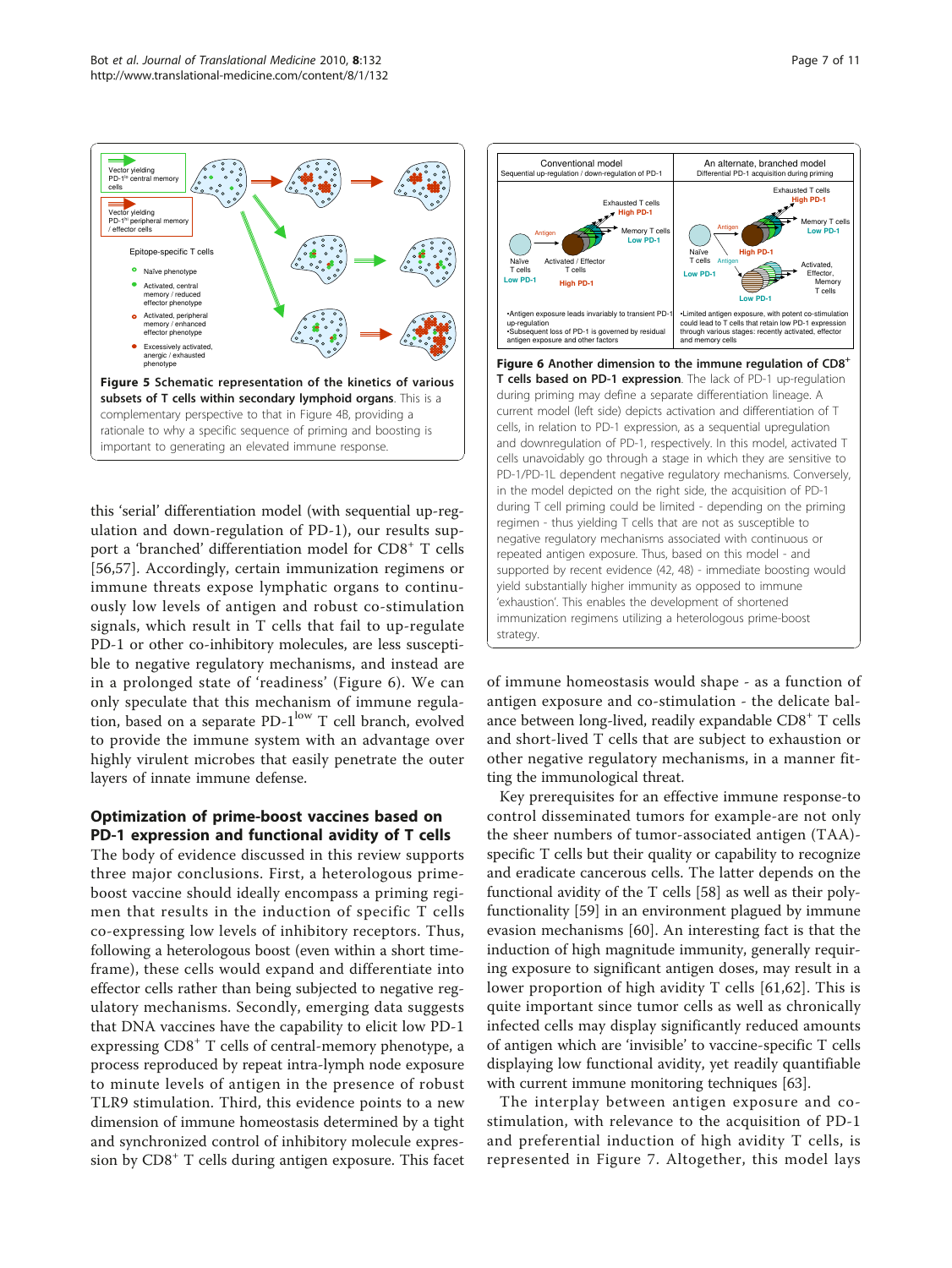<span id="page-7-0"></span>

out a novel paradigm for designing heterologous prime-boost vaccines and potentially optimizing homologous prime-boost regimens, applicable to difficult and unmet indications such as cancer and chronic viral infections. The core principle of this paradigm is the selection and optimization of the priming vector or regimen, to achieve induction of specific T cells that meet the following three criteria:

- 1) have low expression of co-inhibitory receptors (PD-1);
- 2) display a central memory phenotype;
- 3) have a high TCR functional avidity.

This new paradigm assumes that the selection of vectors is such that it would not result in a deleterious anti-vector immunity. The priming strategy could then be matched with heterologous vectors that expand and/ or differentiate the primed cells to therapeutically useful effector T cells or, alternatively, with homologous boosting leading to much higher antigen exposure than during priming. Notably, the latter, which could be a less expensive strategy since it relies only on one vector, is supported by the observation that exposure to gradually higher levels of antigen (starting from minute amounts) over a fairly short interval of just a few days achieved an unexpectedly robust immune response [\[64](#page-10-0)], usually only attainable by live virus infection or heterologous prime-boost vaccination. A similar principle could be applied to homologous prime-boost regimens encompassing naked DNA as primer followed by electroporated DNA as a boosting agent [[65](#page-10-0)]. Effective priming may also be achievable through intradermal delivery of DNA as shown in a model of human skin tattooing [[66\]](#page-10-0).

In light of the scarcity of antigen-specific immune interventions that achieve clear-cut therapeutic benefits in cancer and chronic infections, there is clearly a need for advanced vaccine approaches that undergo rigorous testing and afford objective, quantifiable clinical responses. The paradigm outlined in this review shifts the focus from the overarching objective of inducing high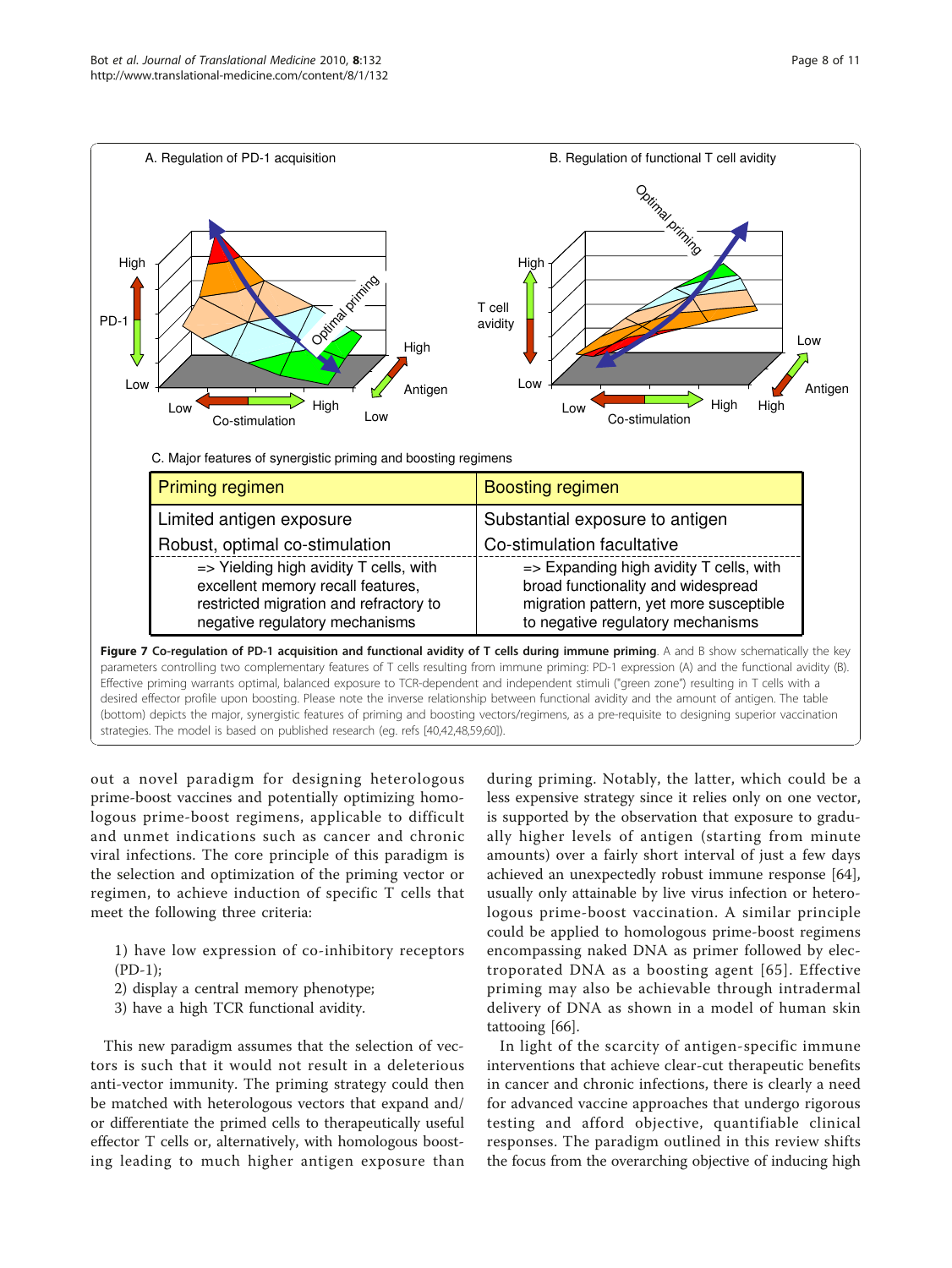<span id="page-8-0"></span>numbers of vaccine-specific lymphocytes to that of generating highly efficacious T cells that are potent in adverse environments brought about by continuous antigen exposure or non-antigen related immune inhibitory mechanisms. Furthermore, these observations warrant a revision of current immune monitoring approaches in an effort to more accurately measure, predict and optimize the efficacy of active immunotherapies.

# Conclusions

Mounting evidence supports a different model defining the mechanisms of heterologous prime-boost immunization at the epitope level. In summary, effective priming necessitates low PD-1-expressing central memory T cells and boosting results in their expansion and conversion to effector T cells equipped with broad migratory and functional capabilities. This mechanism is most likely linked to a new dimension of immune homeostasis with a possible role in ensuring the 'response-readiness' of CD8<sup>+</sup> T cells, depending on the nature and magnitude of the immunological threat. Finally, this paradigm suggests a series of valuable criteria to guide the design of new immunization regimens.

### Acknowledgements

We acknowledge the contribution of our collaborators: Mayra Carrillo, Diljeet Joea, Xiping Liu, Uriel Malyankar, Brenna Meisenburg, Robb Pagarigan, Angeline Quach, Darlene Rosario, and Victor Tam for generating some of the key experimental evidence in support of the model put forward in this review.

#### Authors' contributions

AB wrote the first draft. ZQ, RW, MO, and KAS provided comments and edits for revisions. All authors agreed on the final manuscript.

#### Competing interests

AB, ZQ, RW and MO are full time employee receiving salaries from MannKind Corporation. KAS is a paid consultant of MannKind Corporation.

#### Received: 11 August 2010 Accepted: 14 December 2010 Published: 14 December 2010

#### References

- Hilleman MR: [Vaccines in historic evolution and perspective: a narrative](http://www.ncbi.nlm.nih.gov/pubmed/10618541?dopt=Abstract) [of vaccine discoveries.](http://www.ncbi.nlm.nih.gov/pubmed/10618541?dopt=Abstract) Vaccine 2000, 18:1436-1447.
- 2. Schiller JT, Lowy DR: [Vaccines to prevent infections by oncoviruses.](http://www.ncbi.nlm.nih.gov/pubmed/20420520?dopt=Abstract) Annu Rev Microbiol 2010, 64:23-41.
- 3. Kenter GG, Welters MJ, Valentijn AR, Lowik MJ, Berends-van der Meer DM, Vloon AP, Essahsah F, Fathers LM, Offringa R, Drijfhout JW, Wafelman AR, Oostendorp J, Fleuren GJ, van der Burg SH, Melief CJ: [Vaccination against](http://www.ncbi.nlm.nih.gov/pubmed/20818904?dopt=Abstract) [HPV-16 oncoproteins for vulvar intraepithelial neoplasia.](http://www.ncbi.nlm.nih.gov/pubmed/20818904?dopt=Abstract) N Engl J Med 2010, 363:943-53.
- 4. Boon T, Szikora JP, De Plaen E, Wölfel T, Van Pel A: Cloning and characterization of genes coding for tum- transplantation antigens. J Autoimmun 1989, 2:s109-114.
- 5. Morse MA, Whelan M: [A year of successful cancer vaccines points to a](http://www.ncbi.nlm.nih.gov/pubmed/20140811?dopt=Abstract) [path forward.](http://www.ncbi.nlm.nih.gov/pubmed/20140811?dopt=Abstract) Curr Opin Mol Ther 2010, 12:11-13.
- 6. Mocellin S, Mandruzzato S, Bronte V, Lise M, Nitti D: [Part I: Vaccines for](http://www.ncbi.nlm.nih.gov/pubmed/15522656?dopt=Abstract) [solid tumours.](http://www.ncbi.nlm.nih.gov/pubmed/15522656?dopt=Abstract) The Lancet Oncology 2004, 5:681-9.
- Mocellin S, Semenzato G, Mandruzzato S, Rossi CR: [Part II: Vaccines for](http://www.ncbi.nlm.nih.gov/pubmed/15581544?dopt=Abstract) [haematological malignant disorders.](http://www.ncbi.nlm.nih.gov/pubmed/15581544?dopt=Abstract) The Lancet Oncology 2004, 5:727-37.
- 8. Lu S: [Heterologous prime-boost vaccination.](http://www.ncbi.nlm.nih.gov/pubmed/19500964?dopt=Abstract) Curr Opin Immunol 2009. 21:346-351.
- 9. Bansal GP, Malaspina A, Flores J: [Future paths for HIV vaccine research:](http://www.ncbi.nlm.nih.gov/pubmed/20140815?dopt=Abstract) [Exploiting results from recent clinical trials and current scientific](http://www.ncbi.nlm.nih.gov/pubmed/20140815?dopt=Abstract) [advances.](http://www.ncbi.nlm.nih.gov/pubmed/20140815?dopt=Abstract) Curr Opin Mol Ther 2010, 12:39-46.
- 10. Benmira S, Bhattacharya V, Schmid ML: [An effective HIV vaccine: a](http://www.ncbi.nlm.nih.gov/pubmed/20636279?dopt=Abstract) [combination of humoral and cellular immunity?](http://www.ncbi.nlm.nih.gov/pubmed/20636279?dopt=Abstract) Curr HIV Res 2010, 8:441-9.
- 11. Wang S, Kennedy JS, West K, Montefiori DC, Coley S, Lawrence J, Shen S, Green S, Rothman AL, Ennis FA, Arthos J, Pal R, Markham P, Lu S: [Cross](http://www.ncbi.nlm.nih.gov/pubmed/18724414?dopt=Abstract)[subtype antibody and cellular immune responses induced by a](http://www.ncbi.nlm.nih.gov/pubmed/18724414?dopt=Abstract) [polyvalent DNA prime-protein boost HIV-1 vaccine in healthy human](http://www.ncbi.nlm.nih.gov/pubmed/18724414?dopt=Abstract) [volunteers.](http://www.ncbi.nlm.nih.gov/pubmed/18724414?dopt=Abstract) Vaccine 2008, 26:3947-3957.
- 12. Kent S, De Rose R, Rollman E: [Drug evaluation: DNA/MVA prime-boost](http://www.ncbi.nlm.nih.gov/pubmed/17328232?dopt=Abstract) [HIV vaccine.](http://www.ncbi.nlm.nih.gov/pubmed/17328232?dopt=Abstract) Curr Opin Investig Drugs 2007, 8:159-167.
- 13. Nayak S, Herzog RW: [Progress and prospects: immune responses to viral](http://www.ncbi.nlm.nih.gov/pubmed/19907498?dopt=Abstract) [vectors.](http://www.ncbi.nlm.nih.gov/pubmed/19907498?dopt=Abstract) Gene Ther 2010, 17:295-304.
- 14. Truckenmiller ME, Norbury CC: [Viral vectors for inducing CD8+ T cell](http://www.ncbi.nlm.nih.gov/pubmed/15174968?dopt=Abstract) [responses.](http://www.ncbi.nlm.nih.gov/pubmed/15174968?dopt=Abstract) Expert Opin Biol Ther 2004, 4:861-868.
- 15. Liu MA: [Gene-based vaccines: recent developments.](http://www.ncbi.nlm.nih.gov/pubmed/20140820?dopt=Abstract) Curr Opin Mol Ther 2010, 12:86-93.
- 16. Lu S: [Immunogenicity of DNA vaccines in humans: it takes two to tango.](http://www.ncbi.nlm.nih.gov/pubmed/18443427?dopt=Abstract) Hum Vaccin 2008, 4:449-452.
- 17. Bot A, Stan AC, Inaba K, Steinman R, Bona C: [Dendritic cells at a DNA](http://www.ncbi.nlm.nih.gov/pubmed/10837410?dopt=Abstract) [vaccination site express the encoded influenza nucleoprotein and prime](http://www.ncbi.nlm.nih.gov/pubmed/10837410?dopt=Abstract) [MHC class I-restricted cytolytic lymphocytes upon adoptive transfer.](http://www.ncbi.nlm.nih.gov/pubmed/10837410?dopt=Abstract) Int Immunol 2000, 12:825-832.
- 18. Webster RG, Robinson HL: [DNA vaccines: a review of developments.](http://www.ncbi.nlm.nih.gov/pubmed/18020519?dopt=Abstract) BioDrugs 1997, 8:273-292.
- 19. Maloy KJ, Erdmann I, Basch V, Sierro S, Kramps TA, Zinkernagel RM, Oehen S, Kündig TM: [Intralymphatic immunization enhances DNA](http://www.ncbi.nlm.nih.gov/pubmed/11248073?dopt=Abstract) [vaccination.](http://www.ncbi.nlm.nih.gov/pubmed/11248073?dopt=Abstract) Proc Natl Acad Sci USA 2001, 98:3299-3303.
- 20. Weber J, Boswell W, Smith J, Hersh E, Snively J, Diaz M, Miles S, Liu X, Obrocea M, Qiu Z, Bot A: [Phase 1 trial of intranodal injection of a Melan-](http://www.ncbi.nlm.nih.gov/pubmed/18481391?dopt=Abstract)[A/MART-1 DNA plasmid vaccine in patients with stage IV melanoma.](http://www.ncbi.nlm.nih.gov/pubmed/18481391?dopt=Abstract) J Immunother 2008, 31:215-223.
- 21. Bodles-Brakhop AM, Heller R, Draghia-Akli R: [Electroporation for the](http://www.ncbi.nlm.nih.gov/pubmed/19223870?dopt=Abstract) [delivery of DNA-based vaccines and immunotherapeutics: current](http://www.ncbi.nlm.nih.gov/pubmed/19223870?dopt=Abstract) [clinical developments.](http://www.ncbi.nlm.nih.gov/pubmed/19223870?dopt=Abstract) Mol Ther 2009, 17:585-592.
- 22. Wang S, Pal R, Mascola JR, Chou TH, Mboudjeka I, Shen S, Liu Q, Whitney S, Keen T, Nair BC, Kalyanaraman VS, Markham P, Lu S: [Polyvalent HIV-1 Env](http://www.ncbi.nlm.nih.gov/pubmed/16616287?dopt=Abstract) [vaccine formulations delivered by the DNA priming plus protein](http://www.ncbi.nlm.nih.gov/pubmed/16616287?dopt=Abstract) [boosting approach are effective in generating neutralizing antibodies](http://www.ncbi.nlm.nih.gov/pubmed/16616287?dopt=Abstract) [against primary human immunodeficiency virus type 1 isolates from](http://www.ncbi.nlm.nih.gov/pubmed/16616287?dopt=Abstract) [subtypes A, B, C, D and E.](http://www.ncbi.nlm.nih.gov/pubmed/16616287?dopt=Abstract) Virology 2006, 350:34-47.
- 23. Lu Y, Ouyang K, Fang J, Zhang H, Wu G, Ma Y, Zhang Y, Hu X, Jin L, Cao R, Fan H, Li T, Liu J: [Improved efficacy of DNA vaccination against prostate](http://www.ncbi.nlm.nih.gov/pubmed/19616501?dopt=Abstract) [carcinoma by boosting with recombinant protein vaccine and by](http://www.ncbi.nlm.nih.gov/pubmed/19616501?dopt=Abstract) [introduction of a novel adjuvant epitope.](http://www.ncbi.nlm.nih.gov/pubmed/19616501?dopt=Abstract) Vaccine 2009, 27:5411-5418.
- 24. Bot A, Bot S, Garcia-Sastre A, Bona C: [DNA immunization of newborn mice](http://www.ncbi.nlm.nih.gov/pubmed/8978016?dopt=Abstract) [with a plasmid-expressing nucleoprotein of influenza virus.](http://www.ncbi.nlm.nih.gov/pubmed/8978016?dopt=Abstract) Viral Immunol 1996, 9:207-210.
- 25. Skinner MA, Wedlock DN, de Lisle GW, Cooke MM, Tascon RE, Ferraz JC, Lowrie DB, Vordermeier HM, Hewinson RG, Buddle BM: [The order of](http://www.ncbi.nlm.nih.gov/pubmed/15972546?dopt=Abstract) [prime-boost vaccination of neonatal calves with Mycobacterium bovis](http://www.ncbi.nlm.nih.gov/pubmed/15972546?dopt=Abstract) [BCG and a DNA vaccine encoding mycobacterial proteins Hsp65, Hsp70,](http://www.ncbi.nlm.nih.gov/pubmed/15972546?dopt=Abstract) [and Apa is not critical for enhancing protection against bovine](http://www.ncbi.nlm.nih.gov/pubmed/15972546?dopt=Abstract) [tuberculosis.](http://www.ncbi.nlm.nih.gov/pubmed/15972546?dopt=Abstract) Infect Immun 2005, 73:4441-4444.
- 26. Amara RR, Villinger F, Altman JD, Lydy SL, O'Neil SP, Staprans SI, Montefiori DC, Xu Y, Herndon JG, Wyatt LS, Candido MA, Kozyr NL, Earl PL, Smith JM, Ma HL, Grimm BD, Hulsey ML, Miller J, McClure HM, McNicholl JM, Moss B, Robinson HL: [Control of a mucosal challenge and](http://www.ncbi.nlm.nih.gov/pubmed/11393868?dopt=Abstract) [prevention of AIDS by a multiprotein DNA/MVA vaccine.](http://www.ncbi.nlm.nih.gov/pubmed/11393868?dopt=Abstract) Science 2001, 292:69-74.
- 27. Kent SJ, Zhao A, Best SJ, Chandler JD, Boyle DB, Ramshaw IA: [Enhanced](http://www.ncbi.nlm.nih.gov/pubmed/9811759?dopt=Abstract) [T-cell immunogenicity and protective efficacy of a human](http://www.ncbi.nlm.nih.gov/pubmed/9811759?dopt=Abstract) [immunodeficiency virus type 1 vaccine regimen consisting of](http://www.ncbi.nlm.nih.gov/pubmed/9811759?dopt=Abstract) [consecutive priming with DNA and boosting with recombinant fowlpox](http://www.ncbi.nlm.nih.gov/pubmed/9811759?dopt=Abstract) [virus.](http://www.ncbi.nlm.nih.gov/pubmed/9811759?dopt=Abstract) *J Virol* 1998, **72**:10180-10188.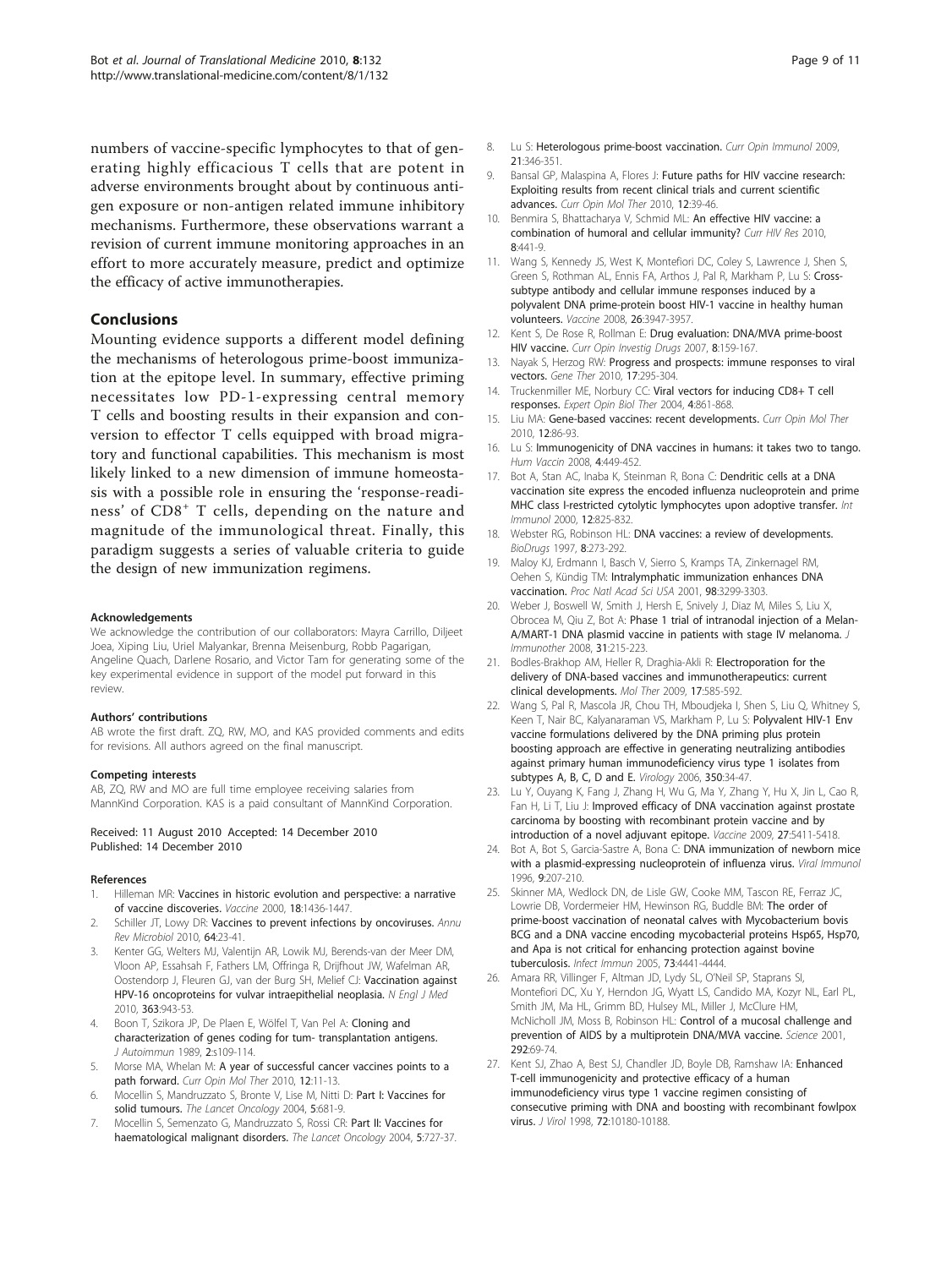- <span id="page-9-0"></span>28. Shiver JW, Fu TM, Chen L, Casimiro DR, Davies ME, Evans RK, Zhang ZQ, Simon AJ, Trigona WL, Dubey SA, Huang L, Harris VA, Long RS, Liang X, Handt L, Schleif WA, Zhu L, Freed DC, Persaud NV, Guan L, Punt KS, Tang A, Chen M, Wilson KA, Collins KB, Heidecker GJ, Fernandez VR, Perry HC, Joyce JG, Grimm KM, Cook JC, Keller PM, Kresock DS, Mach H, Troutman RD, Isopi LA, Williams DM, Xu Z, Bohannon KE, Volkin DB, Montefiori DC, Miura A, Krivulka GR, Lifton MA, Kuroda MJ, Schmitz JE, Letvin NL, Caulfield MJ, Bett AJ, Youil R, Kaslow DC, Emini EA: [Replication](http://www.ncbi.nlm.nih.gov/pubmed/11797011?dopt=Abstract)[incompetent adenoviral vaccine vector elicits effective anti](http://www.ncbi.nlm.nih.gov/pubmed/11797011?dopt=Abstract)[immunodeficiency-virus immunity.](http://www.ncbi.nlm.nih.gov/pubmed/11797011?dopt=Abstract) Nature 2002, 415:331-335.
- 29. Meng WS, Butterfield LH, Ribas A, Dissette VB, Heller JB, Miranda GA, Glaspy JA, McBride WH, Economou JS: [alpha-Fetoprotein-specific tumor](http://www.ncbi.nlm.nih.gov/pubmed/11751399?dopt=Abstract) [immunity induced by plasmid prime-adenovirus boost genetic](http://www.ncbi.nlm.nih.gov/pubmed/11751399?dopt=Abstract) [vaccination.](http://www.ncbi.nlm.nih.gov/pubmed/11751399?dopt=Abstract) Cancer Res 2001, 61:8782-8786.
- 30. Egan MA, Chong SY, Megati S, Montefiori DC, Rose NF, Boyer JD, Sidhu MK, Quiroz J, Rosati M, Schadeck EB, Pavlakis GN, Weiner DB, Rose JK, Israel ZR, Udem SA, Eldridge JH: [Priming with plasmid DNAs expressing](http://www.ncbi.nlm.nih.gov/pubmed/16060834?dopt=Abstract) [interleukin-12 and simian immunodeficiency virus gag enhances the](http://www.ncbi.nlm.nih.gov/pubmed/16060834?dopt=Abstract) [immunogenicity and efficacy of an experimental AIDS vaccine based on](http://www.ncbi.nlm.nih.gov/pubmed/16060834?dopt=Abstract) [recombinant vesicular stomatitis virus.](http://www.ncbi.nlm.nih.gov/pubmed/16060834?dopt=Abstract) AIDS Res Hum Retroviruses 2005, 21:629-643.
- 31. Biswas S, Reddy GS, Srinivasan VA, Rangarajan PN: [Preexposure efficacy of](http://www.ncbi.nlm.nih.gov/pubmed/11589833?dopt=Abstract) [a novel combination DNA and inactivated rabies virus vaccine.](http://www.ncbi.nlm.nih.gov/pubmed/11589833?dopt=Abstract) Hum Gene Ther 2001, 12:1917-1922.
- 32. Wang S, Parker C, Taaffe J, Solórzano A, García-Sastre A, Lu S: [Heterologous](http://www.ncbi.nlm.nih.gov/pubmed/18538900?dopt=Abstract) HA DNA vaccine prime–[inactivated influenza vaccine boost is more](http://www.ncbi.nlm.nih.gov/pubmed/18538900?dopt=Abstract) [effective than using DNA or inactivated vaccine alone in eliciting](http://www.ncbi.nlm.nih.gov/pubmed/18538900?dopt=Abstract) [antibody responses against H1 or H3 serotype influenza viruses.](http://www.ncbi.nlm.nih.gov/pubmed/18538900?dopt=Abstract) Vaccine 2008, 26:3626-3633.
- 33. Bansal A, Jackson B, West K, Wang S, Lu S, Kennedy JS, Goepfert PA: [Multifunctional T-cell characteristics induced by a polyvalent DNA](http://www.ncbi.nlm.nih.gov/pubmed/18448544?dopt=Abstract) [prime/protein boost human immunodeficiency virus type 1 vaccine](http://www.ncbi.nlm.nih.gov/pubmed/18448544?dopt=Abstract) [regimen given to healthy adults are dependent on the route and dose](http://www.ncbi.nlm.nih.gov/pubmed/18448544?dopt=Abstract) [of administration.](http://www.ncbi.nlm.nih.gov/pubmed/18448544?dopt=Abstract) J Virol 2008, 82:6458-6469.
- 34. Harari A, Bart PA, Stöhr W, Tapia G, Garcia M, Medjitna-Rais E, Burnet S, Cellerai C, Erlwein O, Barber T, Moog C, Liljestrom P, Wagner R, Wolf H, Kraehenbuhl JP, Esteban M, Heeney J, Frachette MJ, Tartaglia J, McCormack S, Babiker A, Weber J, Pantaleo G: [An HIV-1 clade C DNA](http://www.ncbi.nlm.nih.gov/pubmed/18195071?dopt=Abstract) [prime, NYVAC boost vaccine regimen induces reliable, polyfunctional,](http://www.ncbi.nlm.nih.gov/pubmed/18195071?dopt=Abstract) [and long-lasting T cell responses.](http://www.ncbi.nlm.nih.gov/pubmed/18195071?dopt=Abstract) J Exp Med 2008, 205:63-77.
- 35. Todorova K, Ignatova I, Tchakarov S, Altankova I, Zoubak S, Kyurkchiev S, Mincheff M: [Humoral immune response in prostate cancer patients after](http://www.ncbi.nlm.nih.gov/pubmed/15641767?dopt=Abstract) [immunization with gene-based vaccines that encode for a protein that](http://www.ncbi.nlm.nih.gov/pubmed/15641767?dopt=Abstract) [is proteasomally degraded.](http://www.ncbi.nlm.nih.gov/pubmed/15641767?dopt=Abstract) Cancer Immun 2005, 5:1.
- 36. Dangoor A, Lorigan P, Keilholz U, Schadendorf D, Harris A, Ottensmeier C, Smyth J, Hoffmann K, Anderson R, Cripps M, Schneider J, Hawkins R: [Clinical and immunological responses in metastatic melanoma patients](http://www.ncbi.nlm.nih.gov/pubmed/20043222?dopt=Abstract) [vaccinated with a high-dose poly-epitope vaccine.](http://www.ncbi.nlm.nih.gov/pubmed/20043222?dopt=Abstract) Cancer Immunol Immunother 2010, 59:863-873.
- 37. McConkey SJ, Reece WH, Moorthy VS, Webster D, Dunachie S, Butcher G, Vuola JM, Blanchard TJ, Gothard P, Watkins K, Hannan CM, Everaere S, Brown K, Kester KE, Cummings J, Williams J, Heppner DG, Pathan A, Flanagan K, Arulanantham N, Roberts MT, Roy M, Smith GL, Schneider J, Peto T, Sinden RE, Gilbert SC, Hill AV: [Enhanced T-cell immunogenicity of](http://www.ncbi.nlm.nih.gov/pubmed/12766765?dopt=Abstract) [plasmid DNA vaccines boosted by recombinant modified vaccinia virus](http://www.ncbi.nlm.nih.gov/pubmed/12766765?dopt=Abstract) [Ankara in humans.](http://www.ncbi.nlm.nih.gov/pubmed/12766765?dopt=Abstract) Nat Med 2003, 9:729-735.
- 38. Tacken PJ, de Vries IJ, Torensma R, Figdor CG: [Dendritic-cell](http://www.ncbi.nlm.nih.gov/pubmed/17853902?dopt=Abstract) [immunotherapy: from ex vivo loading to in vivo targeting.](http://www.ncbi.nlm.nih.gov/pubmed/17853902?dopt=Abstract) Nat Rev Immunol 2007, 7:790-802.
- 39. Vuola JM, Keating S, Webster DP, Berthoud T, Dunachie S, Gilbert SC, Hill AV: [Differential immunogenicity of various heterologous prime-boost](http://www.ncbi.nlm.nih.gov/pubmed/15611270?dopt=Abstract) [vaccine regimens using DNA and viral vectors in healthy volunteers.](http://www.ncbi.nlm.nih.gov/pubmed/15611270?dopt=Abstract) J Immunol 2005, 174:449-55.
- 40. Smith KA, Tam VL, Wong RM, Pagarigan RR, Meisenburg BL, Joea DK, Liu X, Sanders C, Diamond D, Kündig TM, Qiu Z, Bot A: [Enhancing DNA](http://www.ncbi.nlm.nih.gov/pubmed/19428867?dopt=Abstract) [vaccination by sequential injection of lymph nodes with plasmid vectors](http://www.ncbi.nlm.nih.gov/pubmed/19428867?dopt=Abstract) [and peptides.](http://www.ncbi.nlm.nih.gov/pubmed/19428867?dopt=Abstract) Vaccine 2009, 27:2603-2615.
- 41. von Beust BR, Johansen P, Smith KA, Bot A, Storni T, Kündig TM: [Improving](http://www.ncbi.nlm.nih.gov/pubmed/15909311?dopt=Abstract) [the therapeutic index of CpG oligodeoxynucleotides by intralymphatic](http://www.ncbi.nlm.nih.gov/pubmed/15909311?dopt=Abstract) [administration.](http://www.ncbi.nlm.nih.gov/pubmed/15909311?dopt=Abstract) Eur J Immunol 2005, 35:1869-1876.
- 42. Smith KA, Qiu Z, Wong R, Tam VL, Tam BL, Joea DK, Quach A, Liu X, Pold M, Malyankar UM, Bot A: [Multivalent immunity targeting tumor](http://www.ncbi.nlm.nih.gov/pubmed/20725097?dopt=Abstract) [associated antigens by intra-lymph node DNA-prime, peptide boost](http://www.ncbi.nlm.nih.gov/pubmed/20725097?dopt=Abstract) [vaccination.](http://www.ncbi.nlm.nih.gov/pubmed/20725097?dopt=Abstract) Cancer Gene Therapy 2010.
- 43. Halwani R, Boyer JD, Yassine-Diab B, Haddad EK, Robinson TM, Kumar S, Parkinson R, Wu L, Sidhu MK, Phillipson-Weiner R, Pavlakis GN, Felber BK, Lewis MG, Shen A, Siliciano RF, Weiner DB, Sekaly RP: [Therapeutic](http://www.ncbi.nlm.nih.gov/pubmed/18523260?dopt=Abstract) [vaccination with simian immunodeficiency virus \(SIV\)-DNA + IL-12 or](http://www.ncbi.nlm.nih.gov/pubmed/18523260?dopt=Abstract) [IL-15 induces distinct CD8 memory subsets in SIV-infected macaques.](http://www.ncbi.nlm.nih.gov/pubmed/18523260?dopt=Abstract) J Immunol 2008, 180:7969-79.
- 44. Velu V, Kannanganat S, Ibegbu C, Chennareddi L, Villinger F, Freeman GJ, Ahmed R, Amara RR: [Elevated expression levels of inhibitory receptor](http://www.ncbi.nlm.nih.gov/pubmed/17376899?dopt=Abstract) [programmed death 1 on simian immunodeficiency virus-specific CD8 T](http://www.ncbi.nlm.nih.gov/pubmed/17376899?dopt=Abstract) [cells during chronic infection but not after vaccination.](http://www.ncbi.nlm.nih.gov/pubmed/17376899?dopt=Abstract) J Virol 2007, 81:5819-28.
- 45. Ishida Y, Agata Y, Shibahara K, Honjo T: [Induced expression of PD-1, a](http://www.ncbi.nlm.nih.gov/pubmed/1396582?dopt=Abstract) [novel member of the immunoglobulin gene superfamily, upon](http://www.ncbi.nlm.nih.gov/pubmed/1396582?dopt=Abstract) [programmed cell death.](http://www.ncbi.nlm.nih.gov/pubmed/1396582?dopt=Abstract) EMBO J 1992, 11:3887-3895.
- 46. Grosso JF, Kelleher CC, Harris TJ, Maris CH, Hipkiss EL, De Marzo A, Anders R, Netto G, Getnet D, Bruno TC, Goldberg MV, Pardoll DM, Drake CG: [LAG-3 regulates CD8+ T cell accumulation and effector](http://www.ncbi.nlm.nih.gov/pubmed/17932562?dopt=Abstract) [function in murine self- and tumor-tolerance systems.](http://www.ncbi.nlm.nih.gov/pubmed/17932562?dopt=Abstract) J Clin Invest 2007, 117:3383-3392.
- 47. Peggs KS, Quezada SA, Korman AJ, Allison JP: [Principles and use of anti-](http://www.ncbi.nlm.nih.gov/pubmed/16464564?dopt=Abstract)[CTLA4 antibody in human cancer immunotherapy.](http://www.ncbi.nlm.nih.gov/pubmed/16464564?dopt=Abstract) Curr Opin Immunol 2006, 18:206-213.
- 48. Wong RM, Smith KA, Tam VL, Pagarigan RR, Meisenburg BL, Quach AM, Carrillo MA, Qiu Z, Bot AI: [TLR-9 signaling and TCR stimulation co](http://www.ncbi.nlm.nih.gov/pubmed/19751765?dopt=Abstract)[regulate CD8\(+\) T cell-associated PD-1 expression.](http://www.ncbi.nlm.nih.gov/pubmed/19751765?dopt=Abstract) Immunol Lett 2009, 127:60-67.
- 49. Schwarz K, Storni T, Manolova V, Didierlaurent A, Sirard JC, Röthlisberger P, Bachmann MF: [Role of Toll-like receptors in costimulating cytotoxic T cell](http://www.ncbi.nlm.nih.gov/pubmed/12778463?dopt=Abstract) [responses.](http://www.ncbi.nlm.nih.gov/pubmed/12778463?dopt=Abstract) Eur J Immunol 2003, 33:1465-70.
- 50. Akira S, Hemmi H: Recognition of pathogen-associated molecular patterns by TLR family. Immuno Lett 2003, 85:85-95.
- 51. Wang L, Smith D, Bot S, Dellamary L, Bloom A, Bot A: [Noncoding RNA](http://www.ncbi.nlm.nih.gov/pubmed/12393853?dopt=Abstract) [danger motifs bridge innate and adaptive immunity and are potent](http://www.ncbi.nlm.nih.gov/pubmed/12393853?dopt=Abstract) [adjuvants for vaccination.](http://www.ncbi.nlm.nih.gov/pubmed/12393853?dopt=Abstract) J Clin Invest 2002, 110:1175-84.
- 52. Keir ME, Freeman GJ, Sharpe AH: [PD-1 regulates self-reactive CD8+ T cell](http://www.ncbi.nlm.nih.gov/pubmed/17911591?dopt=Abstract) [responses to antigen in lymph nodes and tissues.](http://www.ncbi.nlm.nih.gov/pubmed/17911591?dopt=Abstract) J Immunol 2007, 179:5064-70.
- 53. Grosso JF, Goldberg MV, Getnet D, Bruno TC, Yen HR, Pyle KJ, Hipkiss E, Vignali DA, Pardoll DM, Drake CG: [Functionally distinct LAG-3 and PD-1](http://www.ncbi.nlm.nih.gov/pubmed/19454660?dopt=Abstract) [subsets on activated and chronically stimulated CD8 T cells.](http://www.ncbi.nlm.nih.gov/pubmed/19454660?dopt=Abstract) *J Immunol* 2009, 182:6659-6669.
- 54. Riley JL: [PD-1 signaling in primary T cells.](http://www.ncbi.nlm.nih.gov/pubmed/19426218?dopt=Abstract) Immunol Rev 2009, 229:114-125.
- 55. Said EA, Dupuy FP, Trautmann L, Zhang Y, Shi Y, El-Far M, Hill BJ, Noto A, Ancuta P, Peretz Y, Fonseca SG, Van Grevenynghe J, Boulassel MR, Bruneau J, Shoukry NH, Routy JP, Douek DC, Haddad EK, Sekaly RP: [Programmed death-1-induced interleukin-10 production by monocytes](http://www.ncbi.nlm.nih.gov/pubmed/20208540?dopt=Abstract) [impairs CD4+ T cell activation during HIV infection.](http://www.ncbi.nlm.nih.gov/pubmed/20208540?dopt=Abstract) Nat Med 2010, 16:452-459.
- 56. Laouar A, Manocha M, Haridas V, Manjunath N: [Concurrent generation of](http://www.ncbi.nlm.nih.gov/pubmed/19116651?dopt=Abstract) [effector and central memory CD8 T cells during vaccinia virus infection.](http://www.ncbi.nlm.nih.gov/pubmed/19116651?dopt=Abstract) PLoS ONE 2008, 3:e4089.
- 57. Huster KM, Busch V, Schiemann M, Linkemann K, Kerksiek KM, Wagner H, Busch DH: [Selective expression of IL-7 receptor on memory T cells](http://www.ncbi.nlm.nih.gov/pubmed/15044705?dopt=Abstract) [identifies early CD40L-dependent generation of distinct CD8+ memory T](http://www.ncbi.nlm.nih.gov/pubmed/15044705?dopt=Abstract) [cell subsets.](http://www.ncbi.nlm.nih.gov/pubmed/15044705?dopt=Abstract) PNAS USA 2004, 101:5610-5.
- 58. Alexander-Miller MA: [High-avidity CD8+ T cells: optimal soldiers in the](http://www.ncbi.nlm.nih.gov/pubmed/15591619?dopt=Abstract) [war against viruses and tumors.](http://www.ncbi.nlm.nih.gov/pubmed/15591619?dopt=Abstract) Immunol Res 2005, 31:13-24.
- 59. Almeida JR, Price DA, Papagno L, Arkoub ZA, Sauce D, Bornstein E, Asher TE, Samri A, Schnuriger A, Theodorou I, Costagliola D, Rouzioux C, Agut H, Marcelin AG, Douek D, Autran B, Appay V: [Superior control of HIV-](http://www.ncbi.nlm.nih.gov/pubmed/17893201?dopt=Abstract)[1 replication by CD8+ T cells is reflected by their avidity,](http://www.ncbi.nlm.nih.gov/pubmed/17893201?dopt=Abstract) [polyfunctionality, and clonal turnover.](http://www.ncbi.nlm.nih.gov/pubmed/17893201?dopt=Abstract) J Exp Med 2007, 204:2473-2485.
- 60. Lasaro MO, Ertl HC: [Targeting inhibitory pathways in cancer](http://www.ncbi.nlm.nih.gov/pubmed/20466529?dopt=Abstract) [immunotherapy.](http://www.ncbi.nlm.nih.gov/pubmed/20466529?dopt=Abstract) Curr Opin Immunol 2010, 22:385-90.
- 61. Bullock TN, Mullins DW, Engelhard VH: [Antigen density presented by](http://www.ncbi.nlm.nih.gov/pubmed/12574347?dopt=Abstract) [dendritic cells in vivo differentially affects the number and avidity of](http://www.ncbi.nlm.nih.gov/pubmed/12574347?dopt=Abstract)